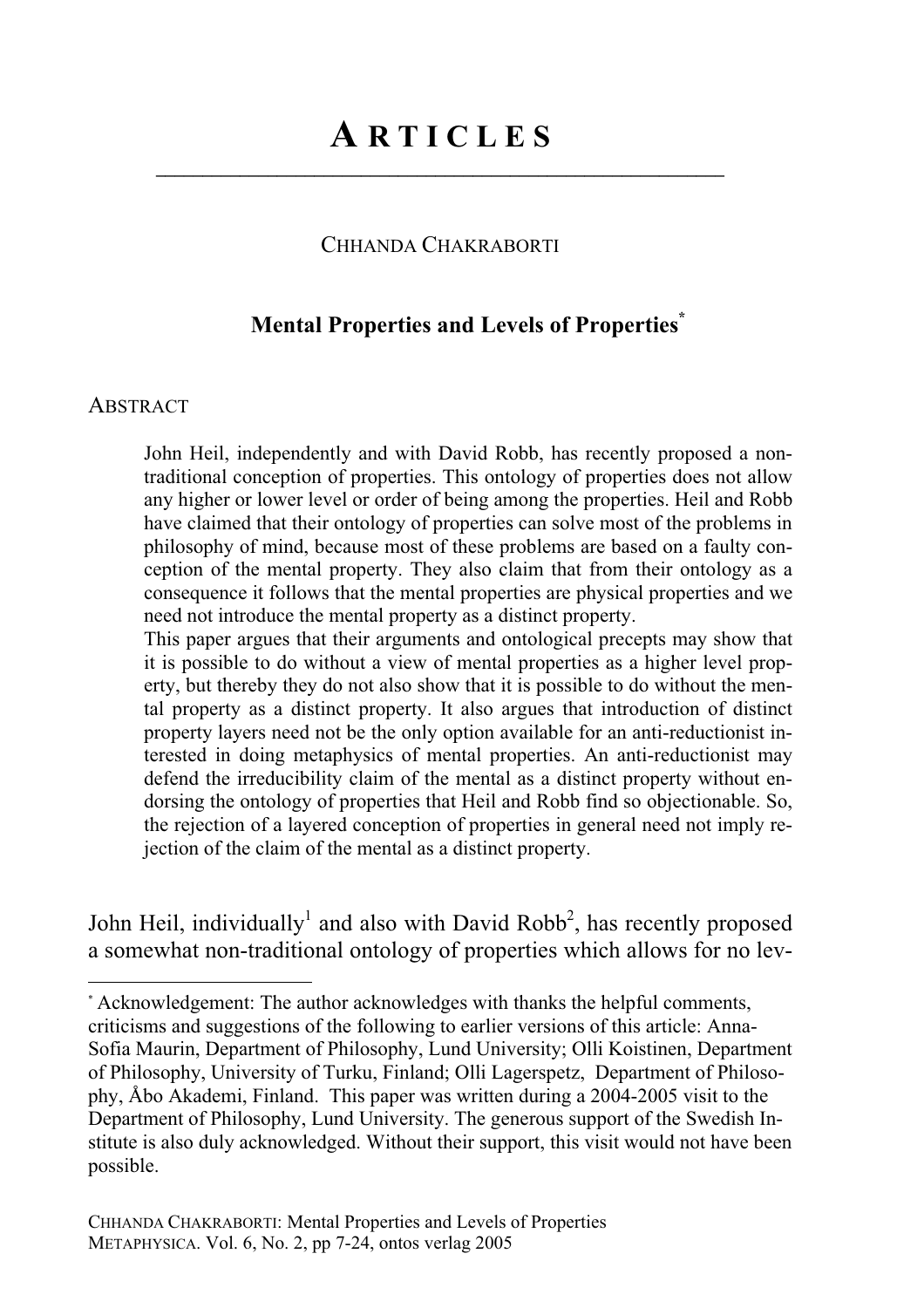els, higher or lower, of being in reality. Through a critique of what they claim is a more commonly held theory of properties, Heil and Robb have tried to raise questions about the tenability of the metaphysical presuppositions underlying the notion of the mental properties in current theories in philosophy of mind. Their criticisms, if valid, imply that many controversies in philosophy of mind are founded on a misconception about the mental properties and prevalent theories about the mental properties, such as property dualism, are not ontologically correct.

This article is an attempt of an assessment of the claims of this ontology vis-à-vis the mental properties. I argue that their arguments for ontological eradication of the mental property as a higher level property does not entail the ontological abolition of the mental as a distinct property. To think that it does is to conflate between what forms the core in the conceptualization of the mental property in the anti-reductionist theories such as property dualism and what could be deployed by some defenders as an explanatory framework around that core. I contend that the arguments of Heil and Robb are directed towards the latter, and do not touch the former. I end the article with some suggestions about how a theory of the mental can sustain its anti-reductionist character without subscribing to the ontology that Heil and Robb have found objectionable.

## *Section 1. Property Dualism as an example of anti-reductionism*

It is true that contemporary philosophy of mind is replete with talks about the mental properties. For example, for property dualism<sup>3</sup>, which has come to be accepted as a major choice as an anti-reductionist metaphysical alternatives, this notion is pivotal. Property dualism, as a position, claims that

<sup>1</sup> Heil, John. *From an ontological point of view*. (Oxford: Clarendon Press, 2003). Henceforth in this article referred to as Heil 2003.

2 Heil, John, and David Robb. "Mental Properties". *American Philosophical Quarterly* 40 No.3 (2003): 175-196. Henceforth in this article referred to as Heil and Robb 2003. <sup>3</sup> Sometimes a cluster of theories are considered under the heading 'Property Dualism'. This is how Paul M Churchland, for instance, approaches the topic of property dualism (see Churchland, 1993, p.10). On the assumption that the diversity in this cluster comes from further additions of details resulting in different versions within the position, in this article I have taken a singular approach. I have referred to property dualism as a certain kind of metaphysical position which allows differences within the position.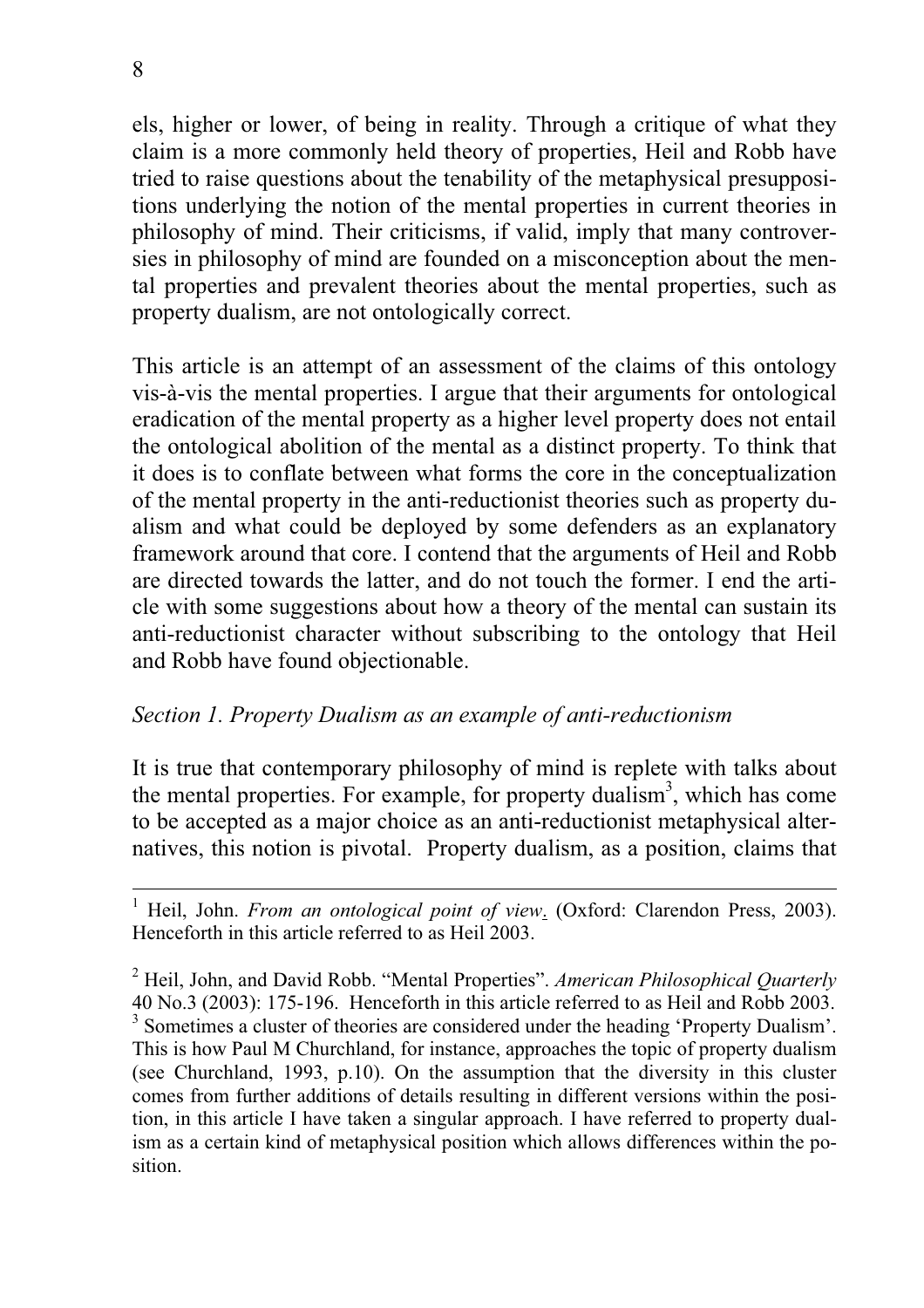though there is no separate substance as the mental substance, there are two basic kinds of properties in the world, the physical (e.g. *having a mass*) and the mental (e.g. *being a belief,* or *being a desire*). In other words, it is held that the objects in the world are fundamentally physical by nature, but under suitable conditions they can have (at most) two different kinds of properties, the physical and the mental. Both kinds of properties are considered to be real and are held as *being not reducible* to each other in the sense of being *different* from each other in some putative sense.

This class distinction between two kinds of properties, which is often labeled as type-dualism in recent literature, is also present in Cartesian substance dualism. In that scheme, however, the type dualism carves reality up into two neat halves. Two entirely different sets or *kinds* of properties or features are supposed to characterize the two different substances, affirming and explaining the essential difference that is supposed to exist between the two kinds of substance. Each exclusive set of properties requires a completely different kind of substance for instantiation.

The type-dualism supported by property dualism is definitely different from this. The type distinction between its two kinds of properties is not a consequence of a corresponding difference at the substance level. Moreover, property dualism allows that two different kinds of properties can be instantiated or co-instantiated in the same physical entity. As for example, a human being can have the physical property of *is 55 Kg (in weight)*, and the mental property of *is a belief that Santa Claus is real*. In fact, the challenge for property dualism is to show how well its ontology can accommodate unexceptionally physical objects with a dualistic division among the properties which characterize these objects. Its critics believe that this uncomfortable metaphysical situation either makes the mental causally impotent towards behavior and leads to epiphenomenalism, or results in causal overdetermination and go against the principle of metaphysical economy. Others $<sup>4</sup>$  do not think so.</sup>

<sup>4</sup> See for example Jackson, Frank. "Epiphenomenal qualia". *Philosophical Quarterly 32*, No.127 (1982): 127-136; Mills, Eugene. "Interaction and overdetermination", *American Philosophical Quarterly,* 33 (1996): 105-15.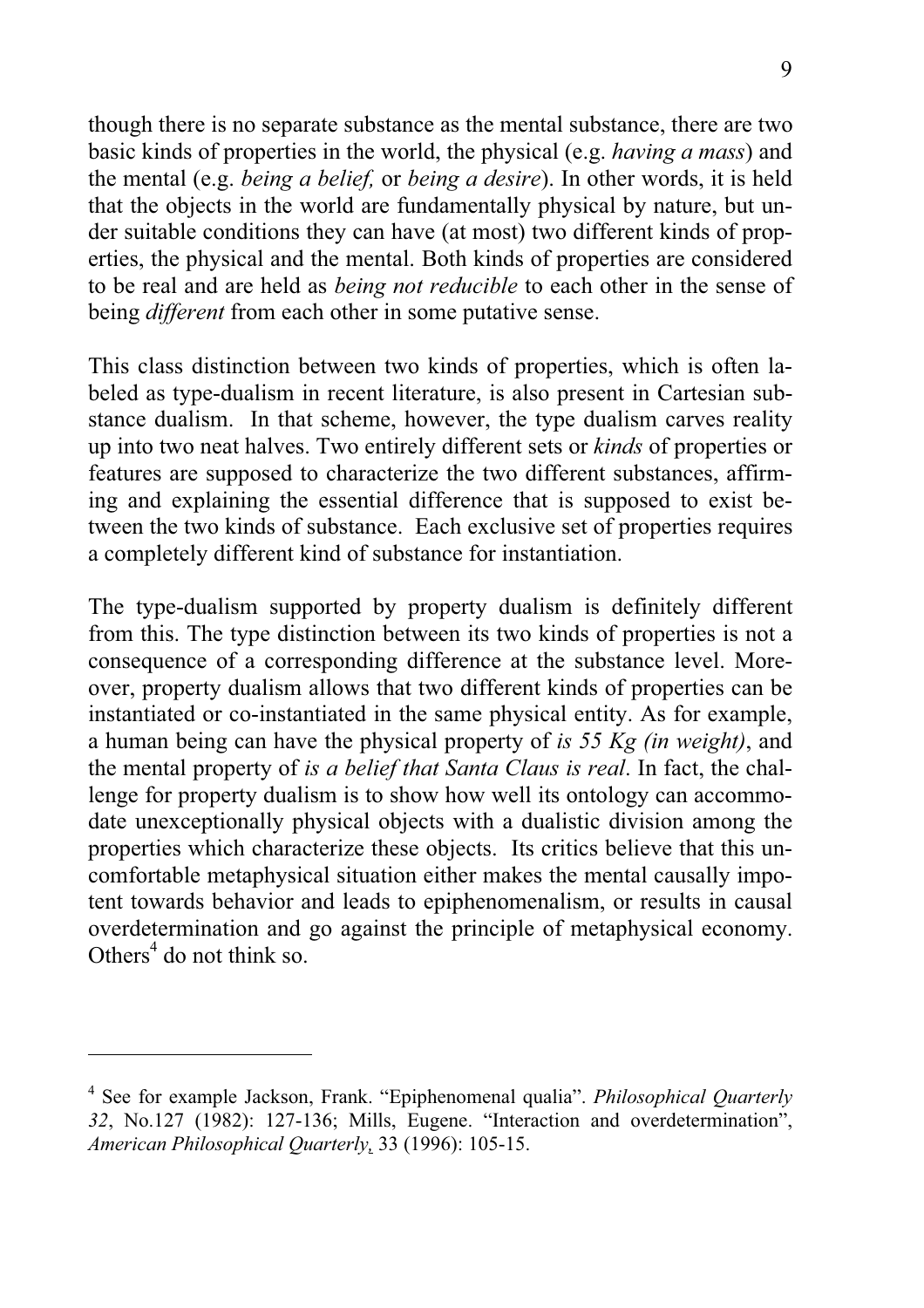Though it is easy to confuse it with predicate dualism, property dualism is not just another name for predicate dualism. While predicate dualism remains satisfied with the claim that the physical and the mental are merely *two different ways of characterizing* the essentially same physical thing, property dualism goes one step further to claim that the two *different types of properties* are the two types of characteristics that the objects really have. Its claims uses the following metaphysical assumption as the backdrop:

# *1. Properties, as characteristics of objects, exist*

Different versions of property dualism<sup>5</sup> have emerged which employ different kinds of arguments in support of their thesis. But on the whole, a property dualist seems to favor a certain degree of realism, as is compatible with the different accounts of properties that envisage them as 'something that is really out there' and not merely existing as predicates.

**Irreducibility claim**: However, the most distinctively different claim of property dualism as an anti-reductionist theory is that *mental properties exist*. If in the context of dualistic division, the property of *being nonphysical* may be taken as coextensive of the property of *being mental*, then we can formulate this important claim of a property dualist as follows:

2. There exists at least one property *x* such that *x* is not a physical property.  $[(\Box x) (\neg Px)$ , where the universe of discourse is of properties, and *Px* stands for *x is physical*]

Alternatively, if it is not acceptable to take the property of *being mental* as coextensive to the property of *being non-physical,* the claim may be stated as:

2'. There exists at least one property *x* such that *x* is a mental property.  $[(\exists x) (Mx)]$ , where the universe of discourse is of properties, and *Mx* stands for *x is mental* ]

I shall refer to this claim as the *irreducibility claim*. 2 or 2' is an unequivocal assertion of the existence of the mental as a property distinct from the

<sup>5</sup> See for example Churchland, Paul, M. *Matter and Consciousnesses: A Contemporary Introduction to the Philosophy of Mind.* (Cambridge, Massachusetts: The MIT Press, 1993  $5^{\text{th}}$  Printing), 10-13.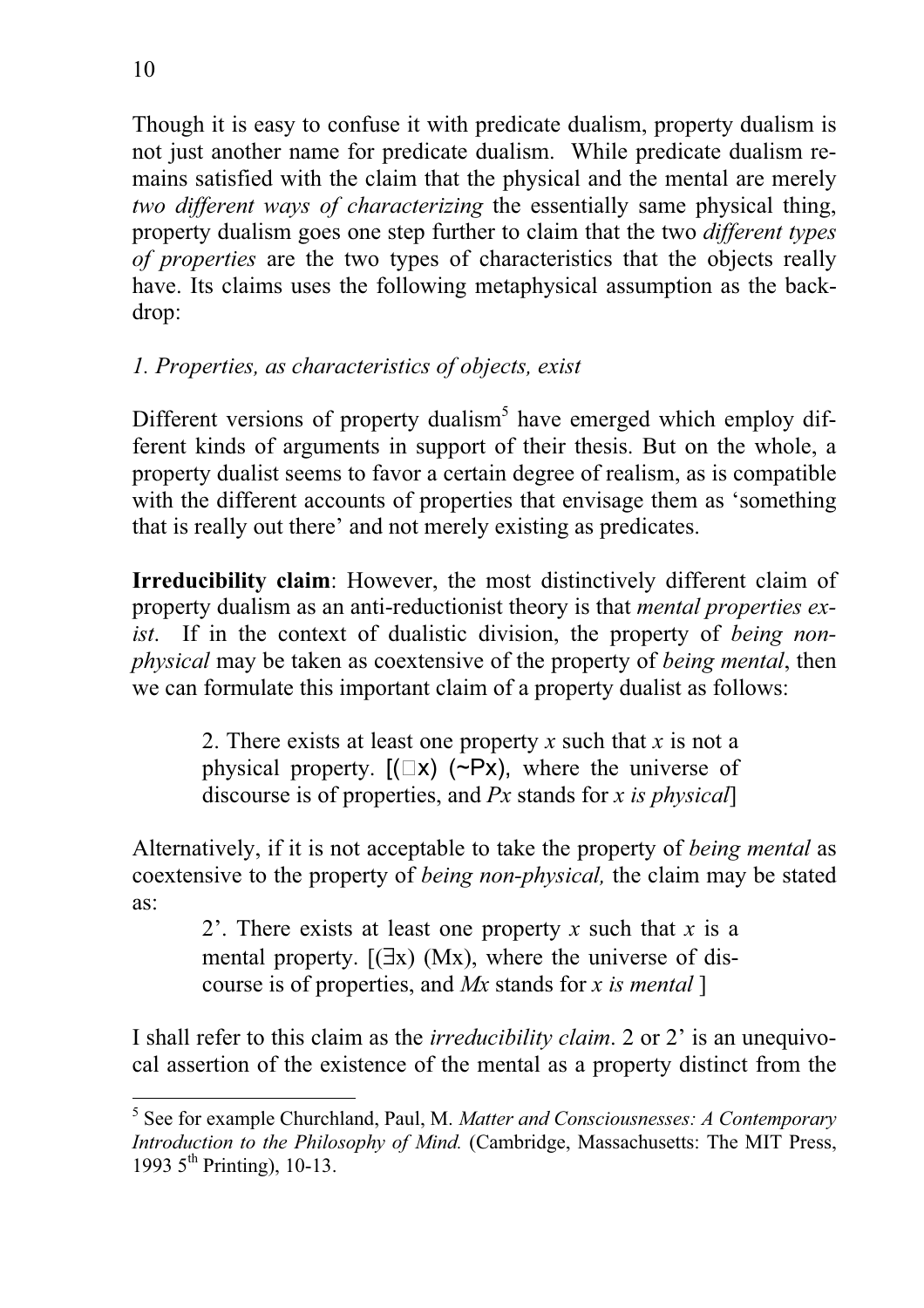physical property. Unless this claim is held, as I see it, property dualism cannot be distinguished very well from its physicalistic or reductionist counterparts in philosophy of mind. For, as mentioned earlier, property dualism accepts that at the substance level everything is fundamentally physical. Churchland<sup>6</sup> asserts that this important claim identifies the position as dualist. I take the *irreducibility claim* as a core commitment to antiphysicalism or anti-reductionism. It, for example, will form the core of a bare minimum version of property dualism. Heil and Robb suggest that their ontology makes this irreducibility claim entirely redundant. I disagree.

**Higher and lower levels of properties claim**: Discussions in contemporary philosophy of mind often contain a reference to *levels* or *layers of properties.* This does not mean merely that the level of properties is different from the level of the things which they characterize. Different levels are said to exist among the properties. Microphysical properties, neurobiological events and properties in the brain etc. are often supposed to be *lower level* properties. The mental properties and complex physical properties, on the other hand, are unexceptionally said to be *higher* level<sup>7</sup> properties.

Schaffer<sup>8</sup>, for instance, cites a "standard" view of properties which he attributes to Newton to start with and also to contemporary philosophers such as Putnam, Kim, and Fodor<sup>9</sup>. On this view, the properties and the associated sciences are seen as arranged in layers and each higher layer is supposed to supervene on the lower layer. Schaffer describes it as follows:

It is now standard to think of nature as *layered* on which the natural properties are ordered into supervenience families: mental properties, which then

<sup>6</sup> Ibid., 12.

<sup>7</sup> See for example Chalmers, David. *The Conscious Mind: In Search of a Fundamental Theory.* (Oxford: Oxford University Press 1996.); Kim, J. *Supervenience and the Mind: Selected Philosophical essays.* (Cambridge: Cambridge University Press, 1993).

<sup>8</sup> Schaffer, Jonathan. "Two conceptions of sparse properties", *Pacific Philosophical Quarterly* 85 (2004): 92-102.

<sup>&</sup>lt;sup>9</sup> Fodor, J. "Special sciences and the disunity of science as a working hypothesis", *Synthese,* 28 ((1974):, 77-115.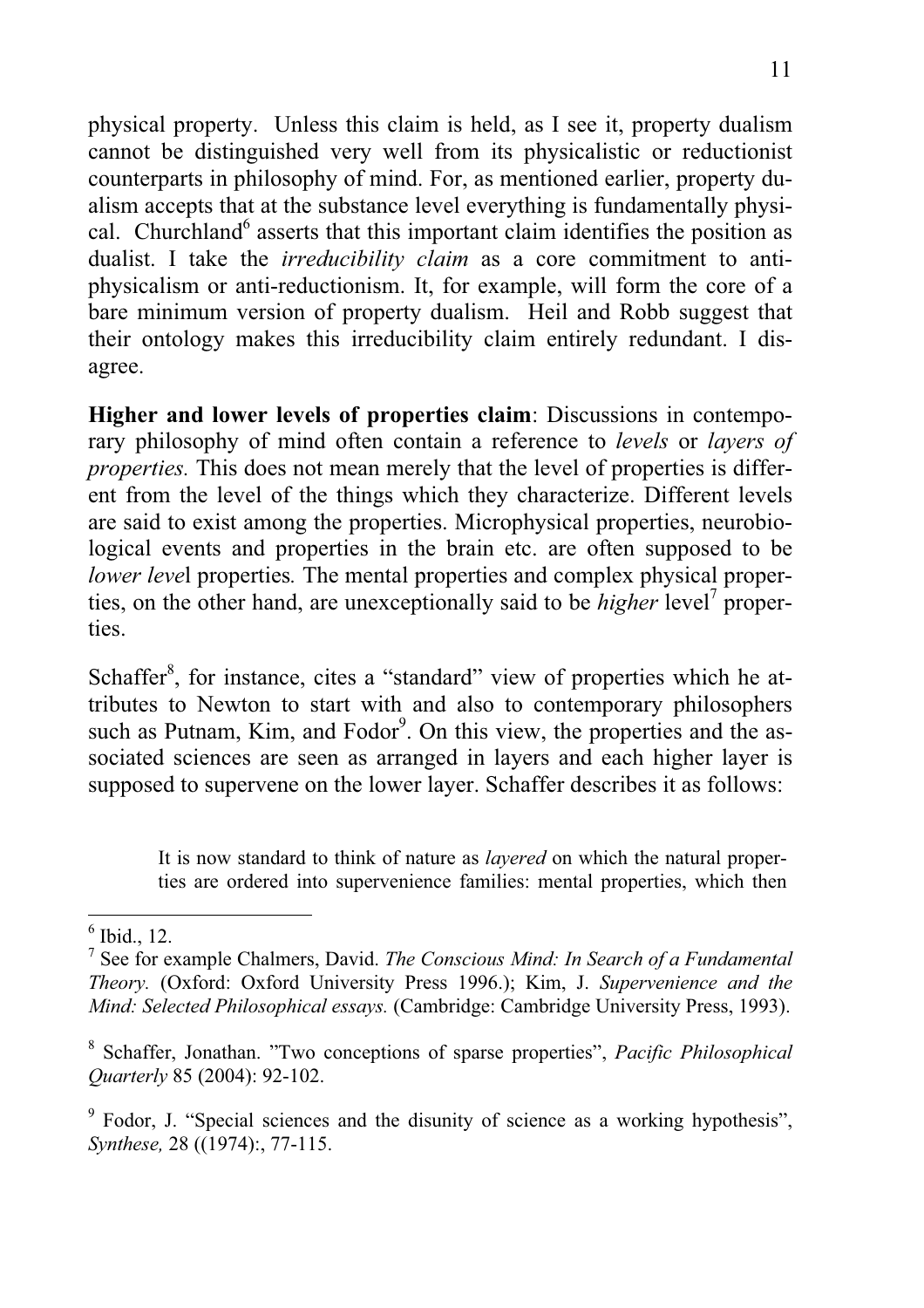supervene upon chemical properties, atomic properties, particle properties, quark properties, and perhaps more below. The levels of nature are reflected in the hierarchy of science: psychology, which is above biology, which is then above chemistry, atomic physics, particle physics, quark physics, and perhaps more below<sup>10</sup>.

Heil and Robb interpret those, who place the considerations about the mental property within a theory of higher and lower levels, to assume the following:

3. Higher level properties exist and the mental property is one of them.

They cite<sup>11</sup> Putnam and Fodor are to subscribe the view that the same creature can have both the *higher* level property pain and some lower level physical property as the realizer.

In their ontology, Heil and Robb are particularly critical of this layered view of properties, which they claim assume levels of reality. They maintain that it is a fiction created out of false metaphysical expectations.

How does their criticism pertain to the discussion of the mental property in anti-reductionist theories? Heil and Robb appear to think that their ontological criticisms affect it negatively. They suggest that their arguments against the layered view of properties and in favor of a no-layer ontology also show that there is no need to accept the mental as a distinct property. I disagree. In Section 3 of this paper, I argue that their ontological precepts may show that it is possible to do without a view of mental properties as a higher level property, but thereby they do not also show that it is possible to without the mental property as a distinct property. Moreover, in Section 4, I try to show that 3 need not be the only option available for an antireductionist interested in the metaphysics of mental properties. So, rejection of 3 in general need not imply rejection of 2 or 2'. But first, in Section 2, I present a brief summary of the ontology proposed by Heil (2003) and Heil and Robb (2003).

*2. An Alternative Conception of Property* 

 $10$ Schaffer, Jonathan, 2004, 92.

 $11$  Heil and Robb (2003), 179.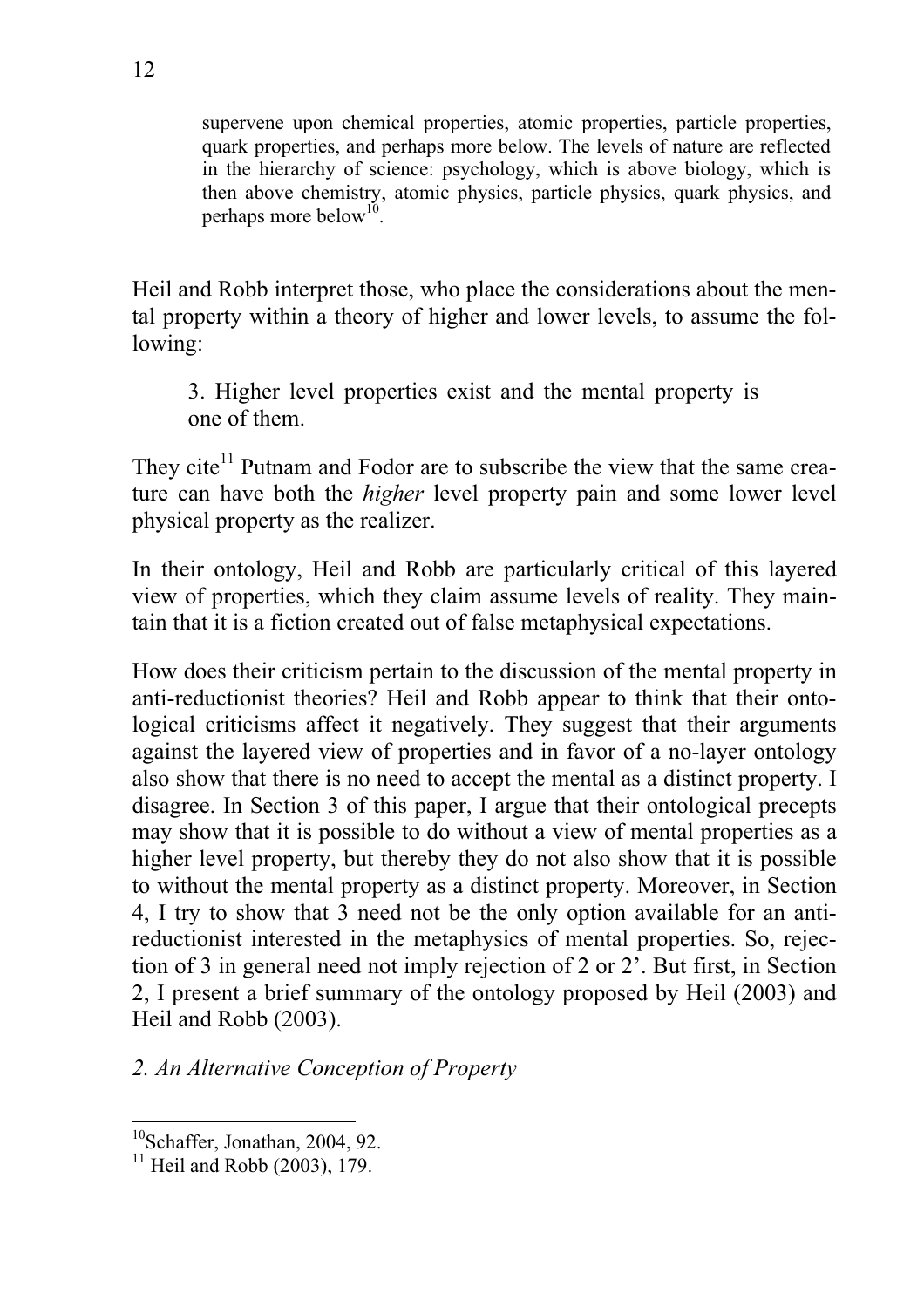Heil and Robb (2003) maintain that an ontology of a hierarchically arranged levels of being among the properties owes its existence to some profound misconceptions about the nature of a property. Heil (2003) considers it also at the root of many contemporary philosophical conundrums. As he puts it,

> In leaving behind levels, we leave myriad philosophical puzzles. These, if I am right, are puzzles of our own making $12$ .

In particular, they claim that abandonment of the notion of hierarchical layers of properties will resolve some of the most vexing controversies in philosophy of mind. According to them, while espousing doctrines about the mental property, recent philosophers of mind should have settled, in particular, their ontology of properties first<sup>13</sup> and then they would have avoided many of the difficulties.

There are well-known "difficult disputes"<sup>14</sup> in metaphysics about how properties are to be conceived. In each of these disputes, Heil and Robb take what they call a non-traditional position. They reject three following widely held doctrines about properties:

- A. *Predicates are related to properties by correspondence*
- *B*. *Properties are universals*
- C. *Properties are either categorical or dispositional but not both*

In their ontology, properties and predicates are different. Properties are viewed as *the ways a particular object is.* Predicates help to express properties, however, in this ontology in order to be meaningful, every distinct predicate does not have to have a corresponding property that it uniquely designates or names. A predicate may apply to an object, not by virtue of the unique property that it names, but by virtue of some property. It may apply by virtue of salient similarities or resemblances, exact or ranging between *more to less*<sup>15</sup> among certain objects. They say that they also pre-

 $12$  Heil (2003), 8.

 $13$  Heil and Robb (2003), 190.

<sup>&</sup>lt;sup>14</sup>Armstrong, D.M. *Truth and Truthmakers.* (Cambridge, UK: Cambridge University Press, 2004), 43.

 $15$  Heil and Robb (2003), 183.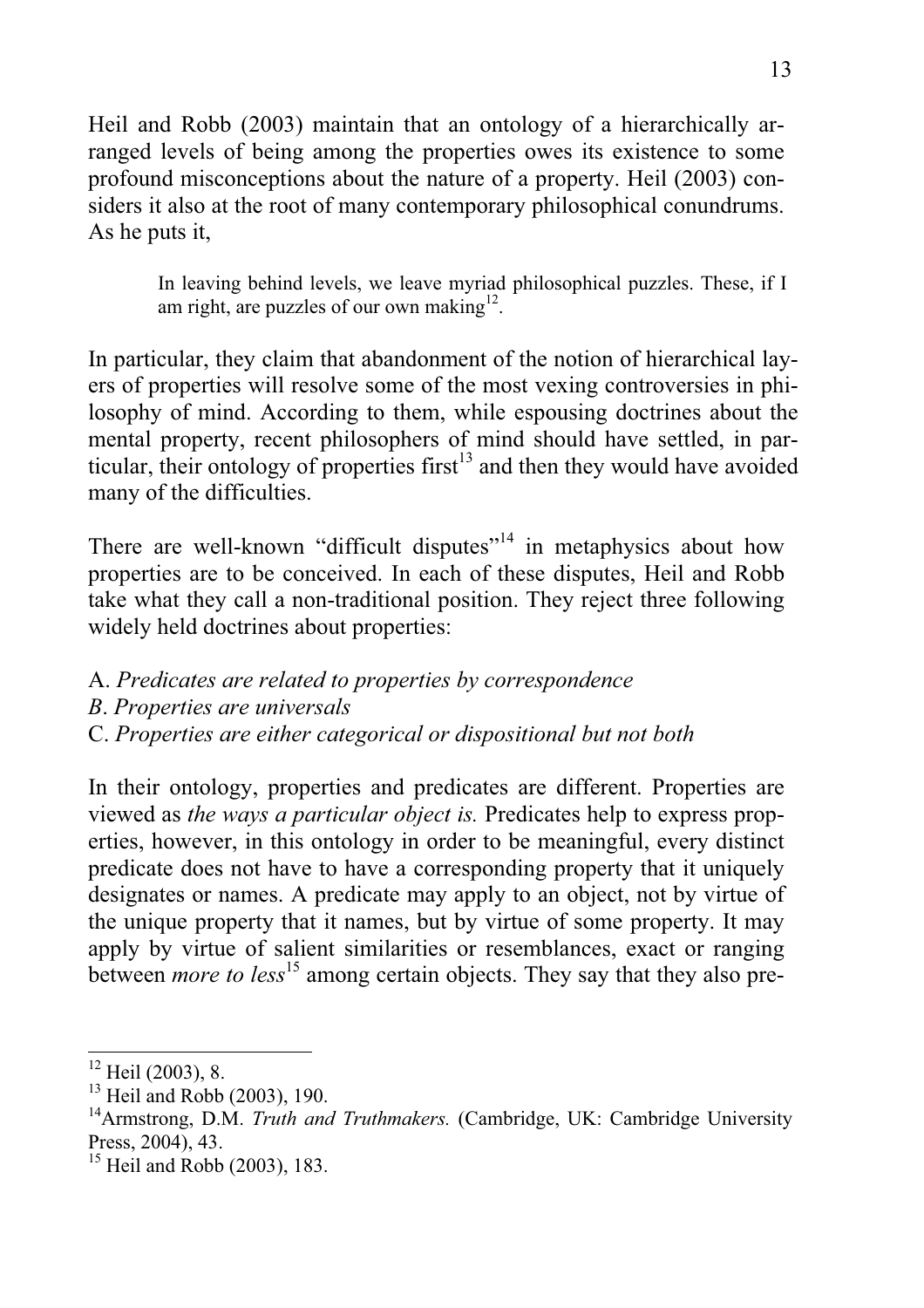fer a "sparse"16 and *in re* notion of properties, favoring only those properties which are determined to exist "by our best scientific effort"<sup>17</sup>. As a result, they reject the notion of properties as universals. Properties exist in their ontology only as particular property-instances<sup>18</sup>, which in the literature are known as *tropes* but Heil prefers to call them *modes*<sup>19</sup>. Each object can have indefinitely many modes, but each mode uniquely characterizes the particular object which has the mode. In their ontology a property is only supposed to characterize, and the unifying role, which is usually understood as the job of a universal (they cite  $Kim<sup>20</sup>$  as an example of a view like this), is supposed to be performed by what they call the *types*, which are not properties but are *resemblance classes*. If two objects are of the *same type*, then they both are supposed to have properties belonging to the same *resemblance class*. Similarly, the more traditional way is to view a property as either categorical or dispositional. In fact, some philoso $phers<sup>21</sup>$  have envisaged the categorical properties as the lower level properties by virtue of which the dispositional properties as higher level properties can manifest themselves. Following C.B. Martin, however, Heil and Robb consider each property as *both* categorical and dispositional, just regarded from a different aspect<sup>22</sup>. When we put all of these above claims together, they claim that the result is a *no-layers*, lean ontology.

In their view, the layered view of properties stems from a confusion between properties and predicates. They claim that treating predicates as the same or similar to properties exhibits a misplaced faith in the relation predicates (language) have to properties (reality). They claim that under the influence of this wrong notion philosophers such as Block, Fodor and Putnam have allowed their arguments in philosophy of mind to shift from a claim about higher-level predicates to a claim about higher-level properties $^{23}$ .

 $20$  Heil and Robb (2003), 178.

<sup>&</sup>lt;sup>16</sup> See for a discussion on "sparse" or minimal notion of property: Swoyer, Chris. "Theories of Properties: From plenitude to paucity." *Philosophical Perspectives,* 10, Metaphysics. Ed. James E Tomberlin. (Cambridge, Mass: Blackwell, 1996). 243-44.

<sup>&</sup>lt;sup>17</sup> Heil and Robb, 186.

 $18$  ibid.

 $19$  Heil (2003), 12.

<sup>21</sup> Prior, E.W, Pargetter, R, and Jackson, F. "Three theses about dispositions". *American Philosophical Quarterly,* 19 (1982.): 251-257.

 $22$  Heil and Robb (2003).

<sup>&</sup>lt;sup>23</sup> Heil and Robb  $(2003)$ , 177, 181.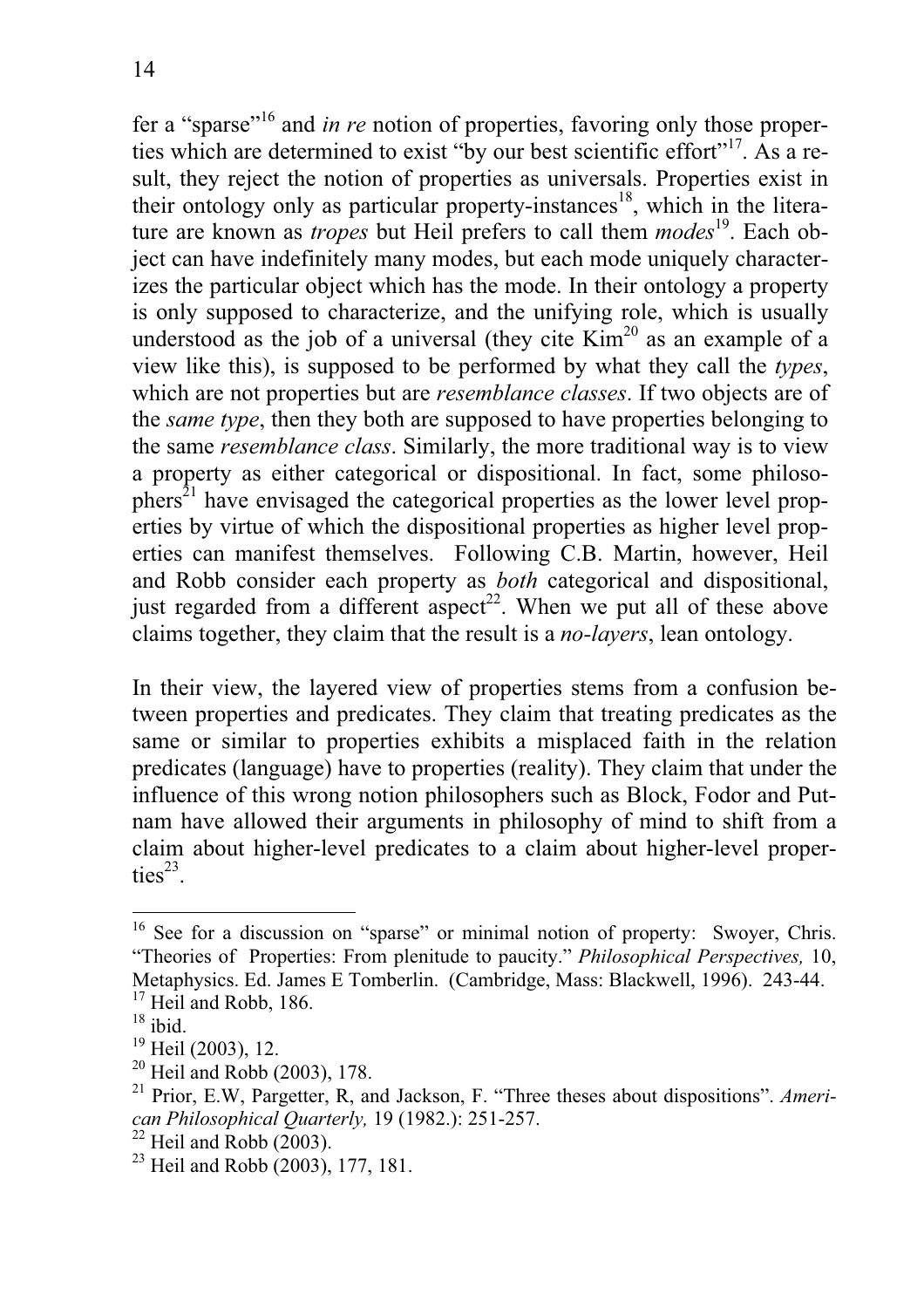Also, in their opinion the layered view of properties is at the root of a broad range of currently contested philosophical problems. For example, according to them, if one accepts that there are properties existing in their respective higher and lower levels, then the question rises how and whether the levels are connected causally. They see the controversy with *qualia* also as a problem of levels: it is either seen as a categorical property from one level, or as dispositional property from another level, thus its explanation is never wholly satisfactory to all sides. The solution is, they argue, to discard the multilevel ontology along with its metaphysical assumptions.

## *3. What does it all mean for the mental properties?*

What does this mean for the mental properties? Does this new 'sparse', nolayer ontology have no room for the mental properties? Heil and Robb (2003) claim that it does. They say the mental properties are accepted in their ontology as "perfectly real"<sup>24</sup> complex properties, but not as "ontological additions". Complex properties are supposed to be just elemental properties standing in a certain relation to each other. The creation of a statue, to use Heil's example<sup>25</sup>, may require a certain complex arrangement of basic particles. From this, it *need not follow* that the universe contains statues *in addition* to the basic particles of physics, because, Heil contends, the *truth-maker* is the same. Every seemingly true statement that is affirmed about the statue, Heil claims, will have some complex arrangement of the basic particles as its *truth-maker*. Yet, he declines to be an eliminativist who claim that there are no statues. For, he argues that a statement such as 'there are statues' will be true because its truth-maker will be there $^{26}$ .

In other words, in this ontology a mental property is not an "ontological addition". It is just a complex arrangement of basic physical properties. So, it does not exist "over and above" the physical properties at a higher and irreducible level. At the same time, predicates such as 'is a belief' will be meaningful without naming a corresponding property, and statements such as 'there are beliefs' or 'there are desires' will be true because the *same* truth-makers which would make statements such as 'there are brain states….' true will be there.

 $24$  Heil (2003), 143.

<sup>&</sup>lt;sup>25</sup> Heil  $(2003)$ , 53

 $26$  Heil, (2003), 189.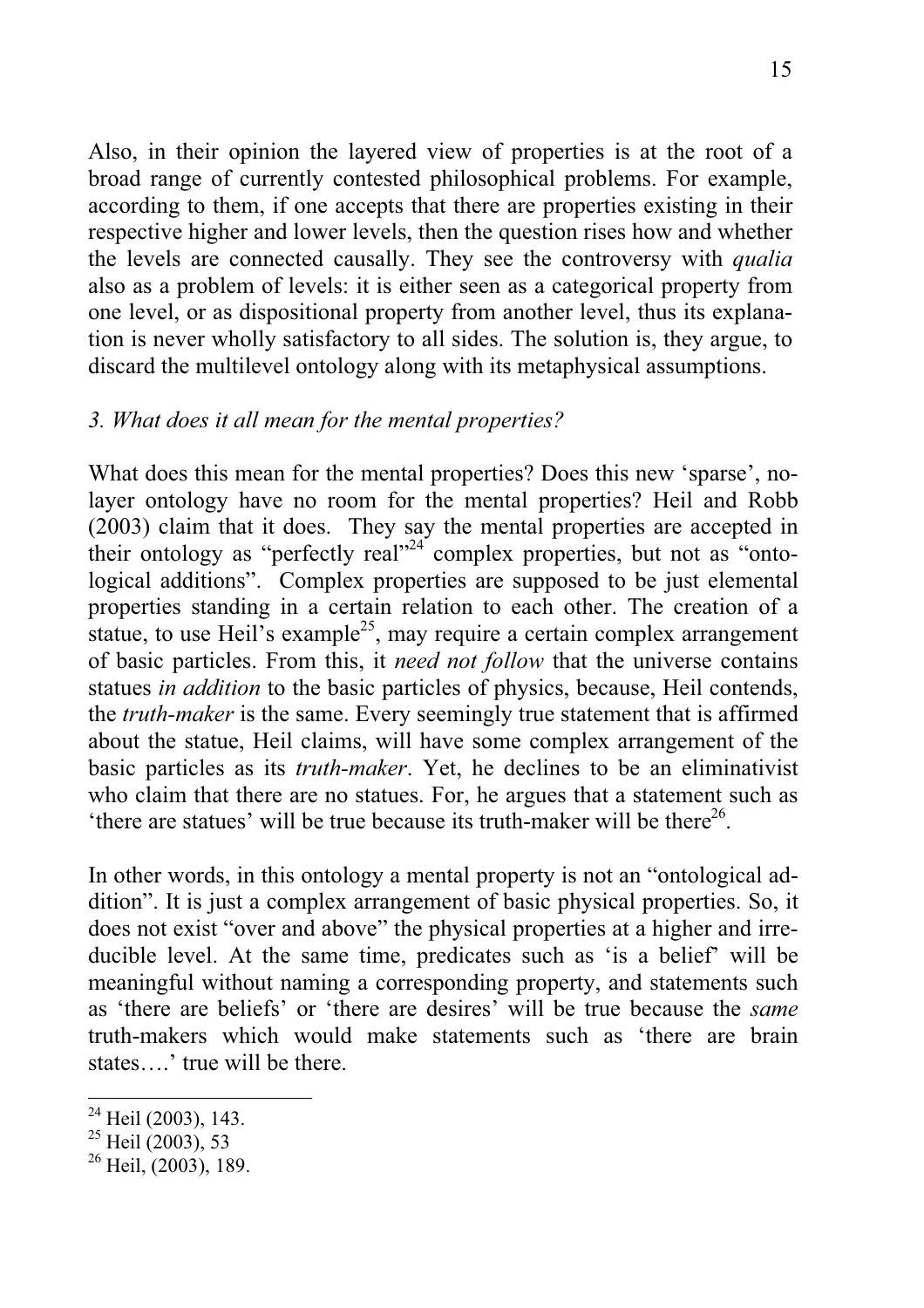Heil and Robb (2003) also mention that their view on the mental properties is compatible to the type-dualist views<sup>27</sup> and that the 'mental types',

…are not ontological additions to our world, they are simply more *abstract ways of characterizing physical properties*<sup>28</sup>. (italics mine)

As far as I understand, w*ays of characterizations*, as mentioned the quotation cited immediately above, are predicates or descriptions; they do not carve up the reality. They belong to language, exhibiting our linguistic choice for this kind or that kind of expressions. If so, then the type-dualism that Heil and Robb want to endorse regarding the mental cannot be anything more than predicate dualism. In their ontology, then the mental 'property' is not really a property, as it is not considered really as "the way an object is". Instead, it is admitted as one of the ways in which we may choose to describe bits of reality.

Finally, Heil and Robb claim that we may specify a situation in different ways as *Gus is in pain (* expression involving 'mental' term) or as *Gus is in brain state B* (expression involving only physical terms), but their truthmaker will be the same; namely, "Gus's possession of one and the same property"<sup>29</sup>. This shows, they contend, that for the type of expressions containing the mental (a) we do not need to introduce any separate property layers, and (b) we also do not need to introduce separate or distinct property. In their own words:

…these various modes of specification *do not require, for their deployment, in re property layers.* …such descriptions, while they classify the property differently, *do not introduce distinct properties*. 30 (italics mine)

*4. Not a distinct property or not a higher level property?* 

Is the claim:

<sup>27</sup> Op.cit, 188.

 $^{28}$  Heil and Robb (2003), 188.

 $29$  ibid.

<sup>30</sup> Heil and Robb (2003), 188-189.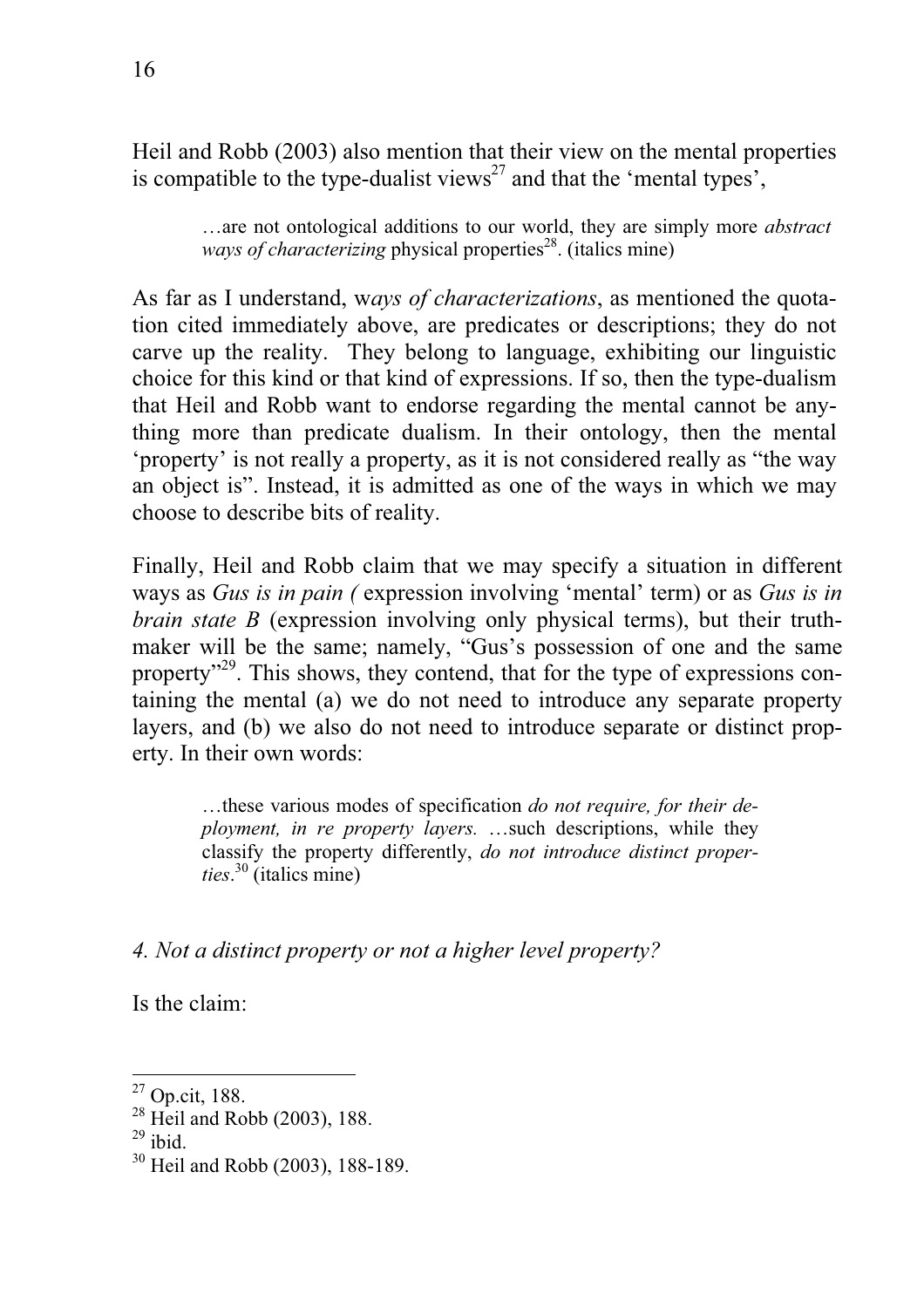(a) We do not need to introduce any separate property layers

equivalent to the claim:

(b) We do not need to introduce a separate or distinct property?

It does not seem so. (a) is an off-shoot from the general rejection of layered conception of properties. (b), on the other hand, is a far more stronger assertion. It is the negation of the irreducibility claim (2 or 2' of Section 1). Admission of (b) throws a serious challenge to all anti-reductionist positions. Moreover, one can agree to (a) without necessarily agreeing to (b). (a), if true, shows that the physical and the mental as properties do not need to be on two separate layers, lower and higher. But strictly speaking, that does not rule out the possibility of the mental being a distinct property at the same level. Elimination of layers in reality by itself does not establish that every property-instance, if it belongs to the same layer, must be the *same* or must be of the *same type.*

If they are not equivalent, then they should not be treated so. We need to evaluate separately which of (a) and (b) follows from what Heil and Robb (2003) state about the mental property. While doing so, we need also to remember what it is that we are evaluating. The question that we are concerned here is not the general question of whether it is possible to have an ontology without the mental as a property. That claim has been voiced by different groups of reductionists, physicalists, materialists, for years. Our task is to determine whether (b) *in this case* is supported by the arguments provided by Heil and Robb or not. Do their arguments show:

(a') the mental properties need not exist as higher level properties ?

Or, do they show that:

(b') the mental properties need not exist as distinct properties?

In order to close in on this, a good place to start is a direct quotation from them. Let me use a previously cited quotation from them again:

…these various modes of specification *do not require, for their deployment, in re property layers.* …such descriptions, while they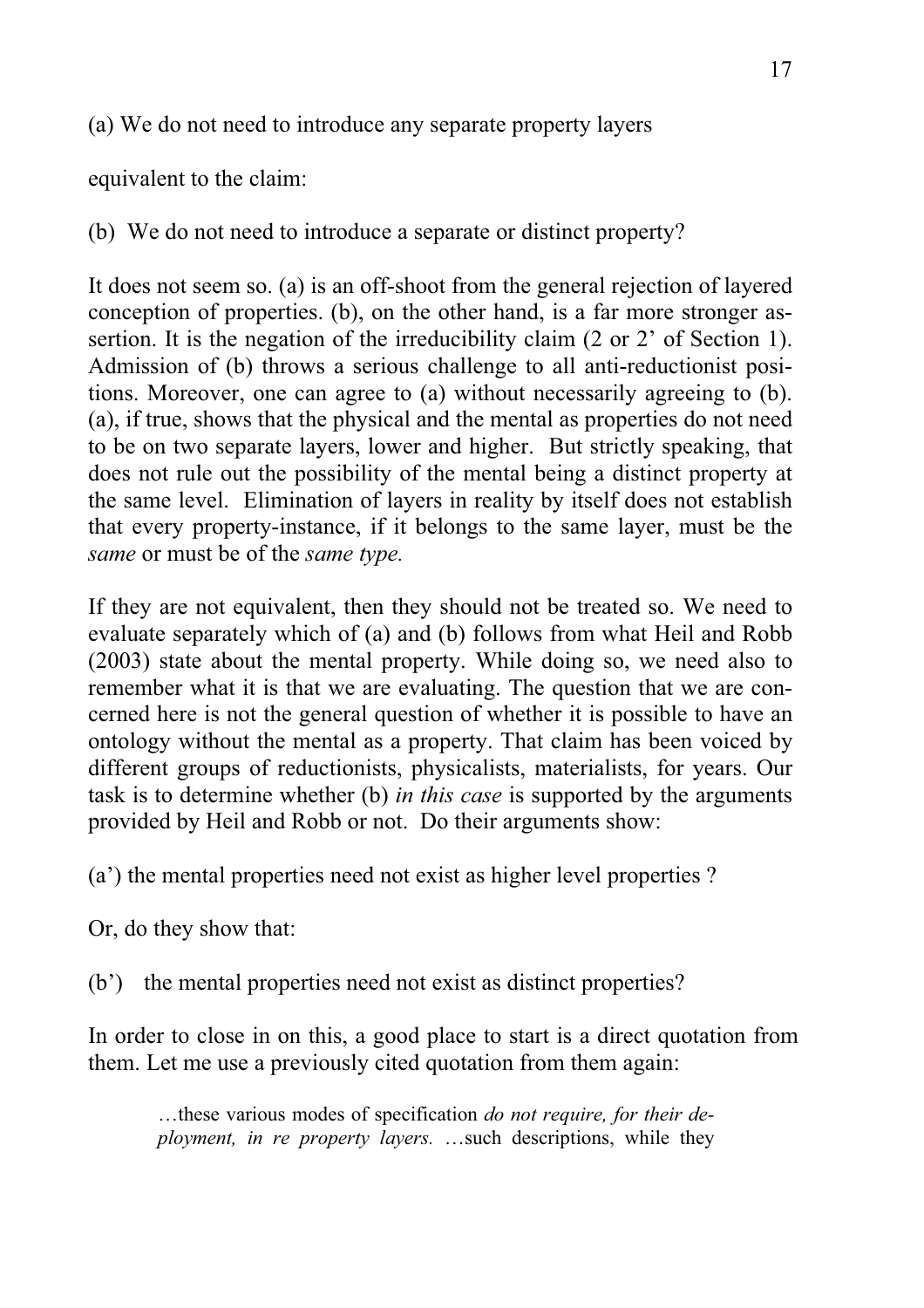classify the property differently, *do not introduce distinct properties*. 31 (italics mine)

Each of their arguments for the alleged misplaced faith in propertypredicate correspondence, against universals, the supposedly indistinguishable nature of categorical and dispositional properties seem to lend support for the conclusion (a'): that an ontology can do without positing additional, hierarchical layers of being within reality. In their ontology, the connection between objects, as "property-bearers" or "propertied entities", and properties is envisioned to be inseparable  $32$ , so this ontology does not allow different levels of being between objects and properties. They do not allow transcendental or immanent universals, hence for them there is no need for a higher ontological layer or plane to house the universals. They do not admit any level difference between categorical and dispositional properties either. Since there are no higher ontological levels, it follows that there are no higher-level properties also which "depend on, but are not reducible to, lower levels"  $\frac{3}{3}$ . If there are no higher level properties, clearly the mental property cannot be one of them. So, there is support in their arguments for the conclusion  $(a')$ .

But I do not see how the same arguments can also show that (b'): that the mental properties need not be properties distinct from the basic physical properties. Heil and Robb state that "the mental properties *are* …physical properties"34 follows as a consequence of their metaphysical position is. From which premises? As mentioned above, Heil and Robb try to answer this through an argument invoking parsimony: having the *same truthmakers*. In Heil (2003) Heil states it somewhat differently. He claims that if complex properties, even when they are "perfectly real", are allowed to exist additionally as properties, then "sparseness evaporates"<sup>35</sup>. Let us look closely at both of these.

What exactly does having the *same truth-maker* show? A truth-maker is supposed to be a fact or a state of affair, or "some portion of reality"36, which makes a true statement about it true. Armstrong sees it as a cross-

 $31$  ibid.

<sup>32</sup> Heil (2003), 172.

<sup>&</sup>lt;sup>33</sup> Heil (2003), 7.

 $34$  Heil and Robb (2003), 188.

 $35$  Heil (2003), 143.

<sup>36</sup> Armstrong (2004), 5.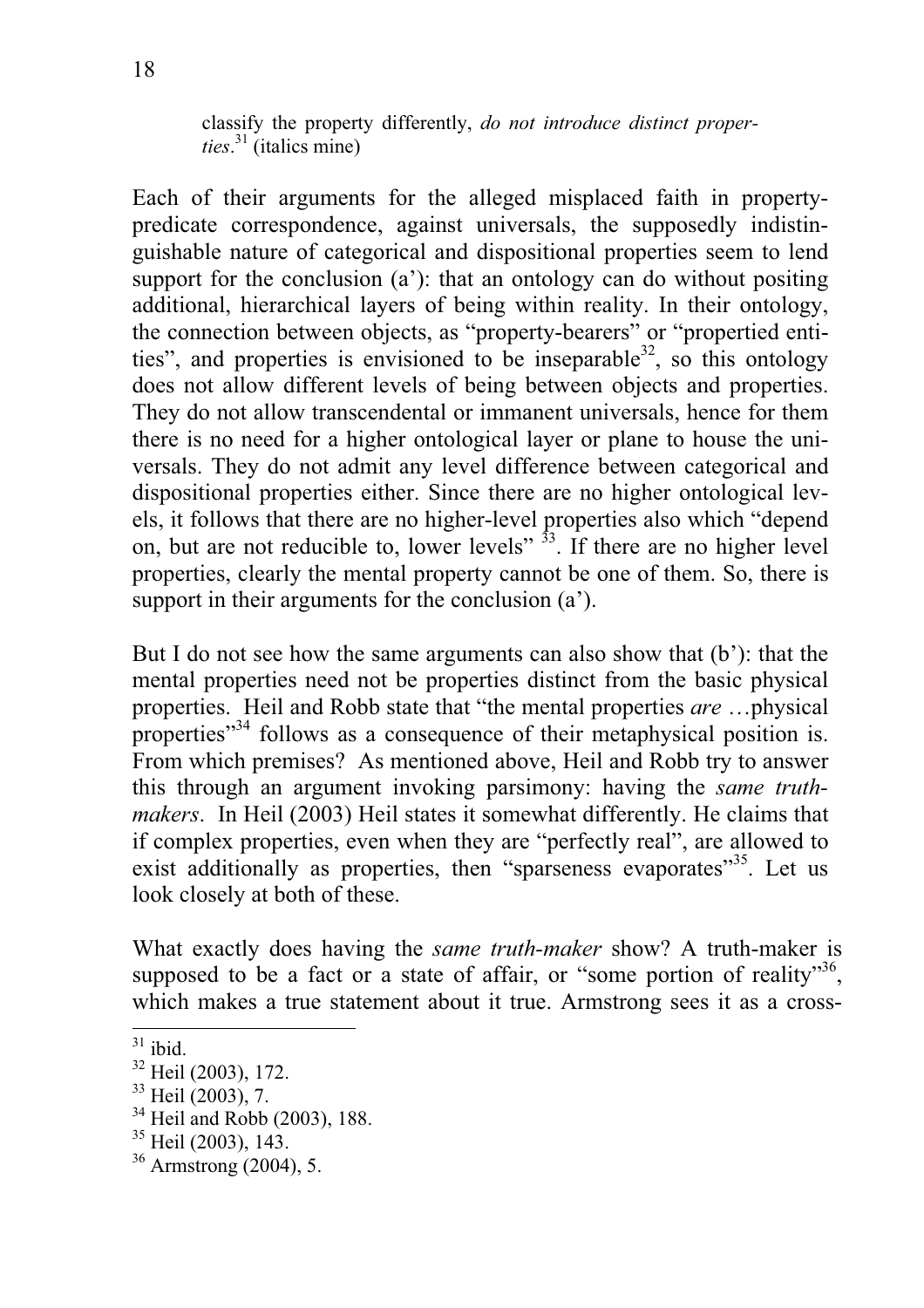categorial relation, in which one of the relata is a truth or a proposition, and the other is some entity or item in the world<sup>37</sup>. There is no restriction on what a truth-maker has to be in order to make a true statement true: it can be whatever it takes to make the statement true.

Heil in his example of a statue combines with this truth-making a claim about metaphysical parsimony. Some dynamic arrangement of basic particles is supposed to be the *same truth-maker* for every possible true statement about the statue. This I understand as the claim that there will be a core set of properties which being basic will suffice as the common, shared truth-makers for *every* true statement about the statue. Similarly, we are supposed to assume that *every* true assertions or specifications about the mental will be made true by a common core set which will also act as *the same truth-makers* for the true statements about the physical.

But the mere fact that many true statements may share a group of properties as the *same truth-makers* does not by itself warrant the conclusion that other properties need not exist. For example, it is trivially true that every truth about this world has the world as the least common or the maximal truth-maker. From this, it does not follow that the existence of other properties as truth-makers is redundant. Even if we treat the claim of Heil and Robb of having the *same truth-makers* as having the same common *minimal truth-makers38,* even then the conclusion that they are after does not strictly follow. For, in a broad sense, some overlapping set of particles and their arrangement can certainly suffice as the same common minimal truth-makers for different truths. What makes it true that 'My hair exists' basically and minimally also makes 'I as a human being exist' true. From that fact, it does not follow that we need not introduce any distinct property which makes any of these distinct truths *individually* or *separately true.* Parsimony is not a blind metaphysical tool.

If we recall their discussion about the expressions 'Gus is in pain' and 'Gus is in brain state B', we shall find that Heil and Robb assume that both of these expressions can be made true by "one and the same property". One

<sup>&</sup>lt;sup>37</sup> Ibid.

<sup>&</sup>lt;sup>38</sup> "If T is a minimal truthmaker for  $p$ , then you cannot substract anything from T and the remainder will still be a truth-maker for *p*", Armstrong (2004), 19-20.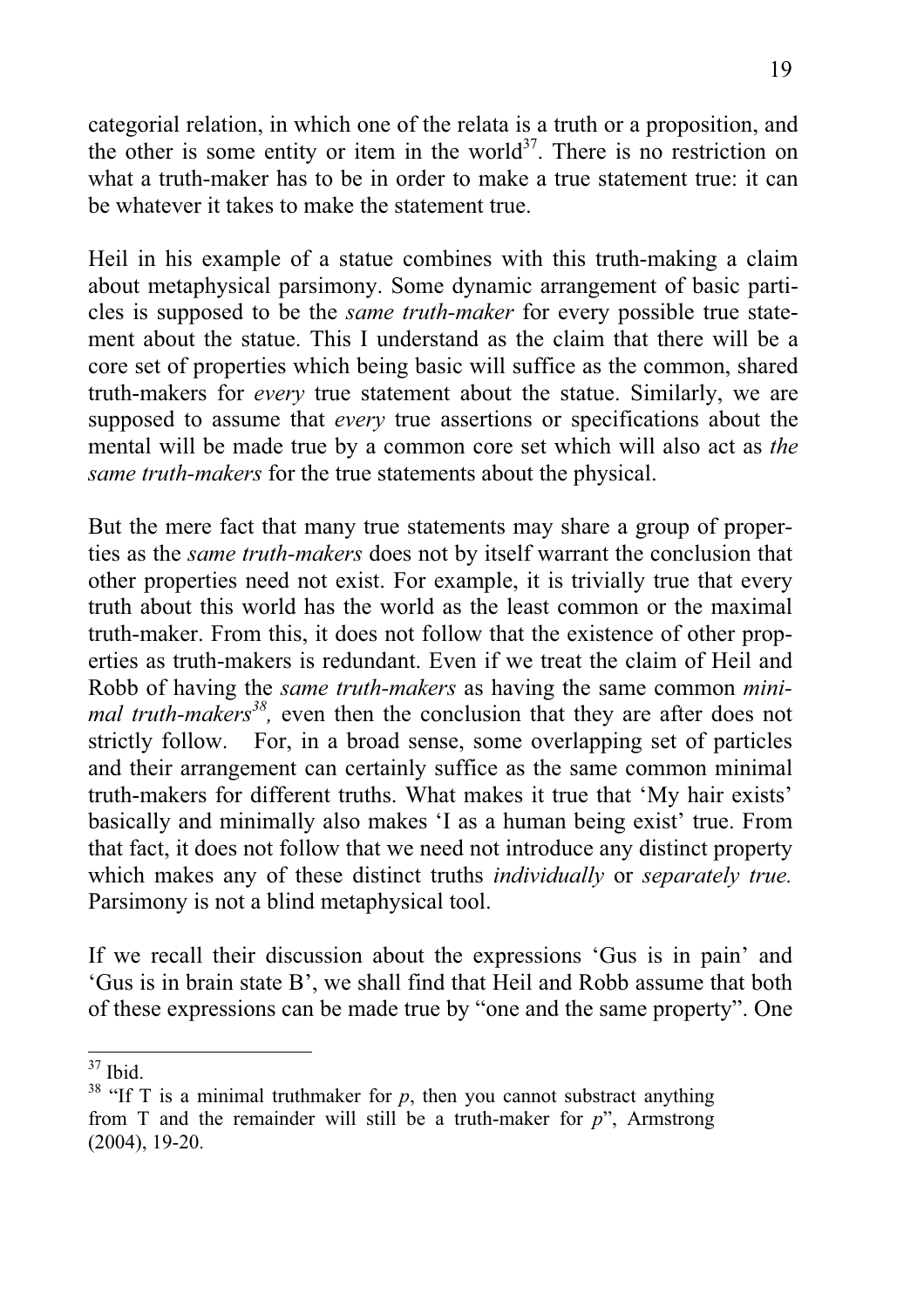might say that their claim may be interpreted as, not about maximal or common minimal, but about unique minimal truth-makers: both expressions have some property as identical *unique minimal truth-maker*. For a true assertion, a *unique minimal truth-maker* is supposed to be *one and exactly one.* However, this line of reasoning seems doubtful to me. For, all we know, there exists some property *p* that makes 'Gus is in brain state *B*' true, and there exists some property *p'* which makes 'Gus is in pain' true. What ensures that *p* and *p'* are "one and the same", i.e., not two? For, the ontology of properties of Heil and Robb is an ontology of modes or tropes. And an ontology of modes (tropes) allows the possibility of two exactly similar, yet numerically distinct, particulars. In this respect, tropes or modes, as particular entities, are said to defy the principle of identity of indiscernibles<sup>39</sup>. For the sake of argument, let us suppose that the modes of Heil and Robb follow this notion of particularity: that they can be exactly similar qualitatively yet be numerically distinct. Given this, in their ontology there is no *non-circular way* to establish that p and p' will be "one and the same". Unless we *presume* already that the mental properties need not be among the properties, the claim about the *same truth-makers* do not rule out the possibility that we may still need the mental as a distinct property.

Can the appeal to "sparse" conception of properties preferred by Heil and Robb be used as a handy criterion to eliminate the mental property as a distinct property? Not, according to some. Schaffer<sup>40</sup>, for example, has argued that a "sparse" conception of property does not and need not exclude the mental property as a distinct property. Rather, he maintains that a "sparse" conception can be revised and redefined to include all such properties which, even if they do not belong to the micro-level fundamental physics, need to be invoked for a *total* "scientific understanding" of the world. This, on his view, includes the properties of mind as ontologically at par with the properties of the molecules.

Moreover, sparseness cannot be the ultimate guiding metaphysical criterion for allowing entities in this ontology of modes. As Heil himself notes<sup>41</sup>, the number of modes or particular property-instances or ways that each object is, will always exceed the number of objects in this ontology.

<sup>39</sup> Williams, D.C."Universals and Existents". *Australasian Journal of Philosophy*, Vol. 64, No. 1 (1986): 3.

 $40\text{ See}$  for example Schaffer (2004), Chalmers (1996).

 $41$  Heil (2003), 142.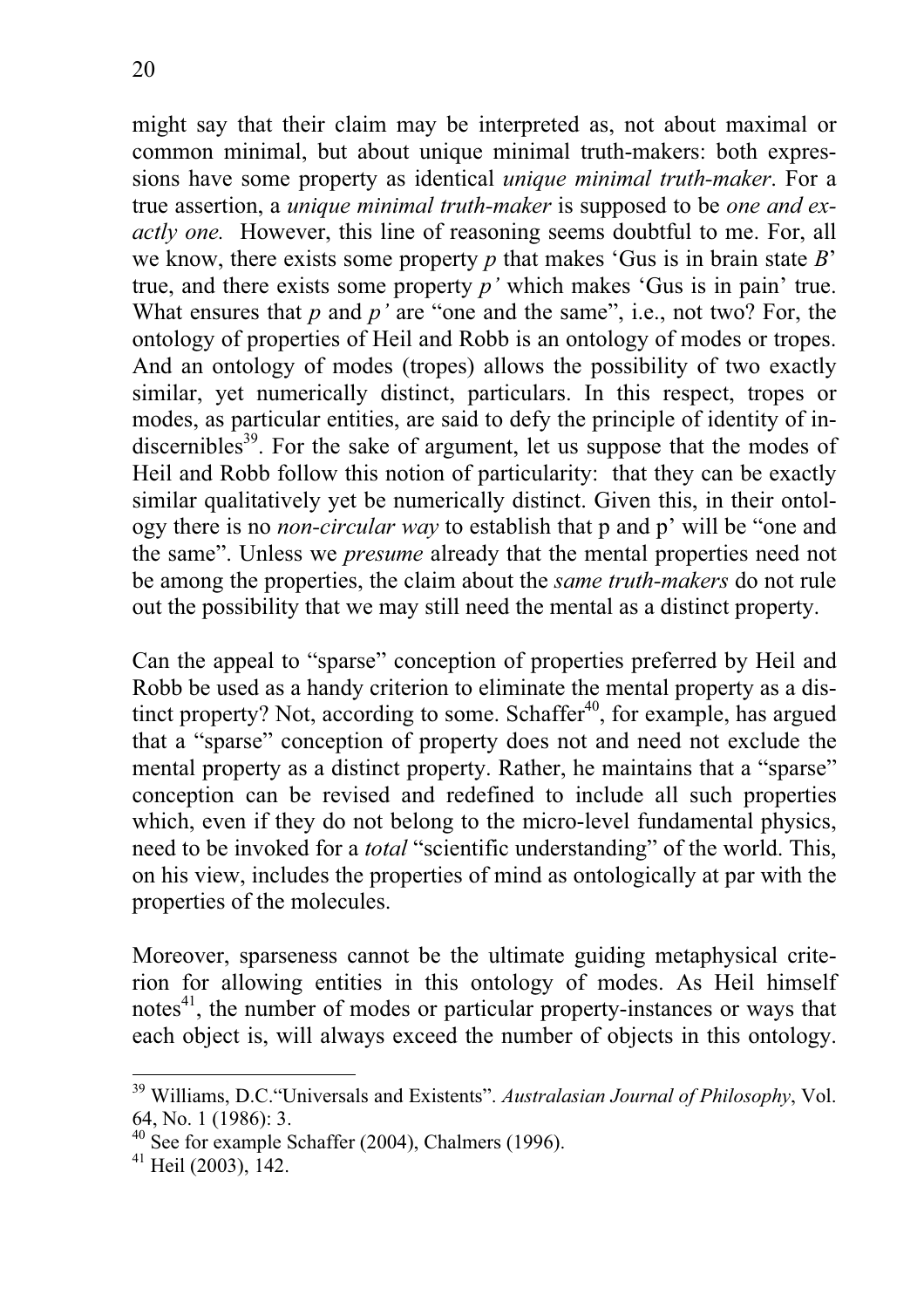This ontology admits unifying notions such as *types of modes* and some might argue that the typification of modes in this case may serve as a move to economize or to manage the plenitude of modes. However, we need to remind ourselves that in this ontology types do not occupy any ontological space. They merely help to classify the modes. Thus, bringing the modes or tropes under them does not really help to empty some ontological space. They merely classify the modes without helping to decrease the number of modes.

### *4. What does it all mean for antireductionist positions?*

Heil, and Robb, have brought to our attention the need to do metaphysics before doing philosophy of mind or cognitive science. They have also indicated that upholding a certain conception of properties can help us to do without a *layered conception of mental properties* that may be prevalent in the literature. Does this show that doing metaphysics of properties can necessarily lead a philosopher of mind only to the kind of weak predicate dualism that Heil and Robb endorse? Does this show that property dualism or any other anti-reductionist theory, which considers the mental property as a property i.e. as an ontologically irreducible item, is necessarily false or is mistaken?

I do not think so. It is a mistake to assume that the irreducibility claim of the mental (2 or 2' of Section 1) is a *consequence* or a *conclusion* that can be arrived *only* on the back of a claim of the mental property being a higher level property (3 of Section 1). The *irreducibility claim* of the mental property need not be considered as inalienably tied up with, or ensuing as a conclusion only from, a layered view of properties. It is possible to separate the irreducibility claim both analytically and ontologically from a layered view of the properties. That is, within an anti-reductionist position it is possible to defend 2 (or 2'), i.e. mental properties exist, without necessarily subscribing to 3, i.e. higher levels of properties exist and mental property is one of them. Just because A and B, two properties, are not reducible to each other in some sense, does not mean strata of being must separate them, or that any one of them has to be *higher* or *lower* in the order of being than the other. One may try the theory of *higher* and *lower* levels as *a way* to defend the irreducibility of the mental, but it need not be the only way to do so. Also, in the preceding section, I have argued that the ontology of Heil and Robb may be successful to persuade us to give up a view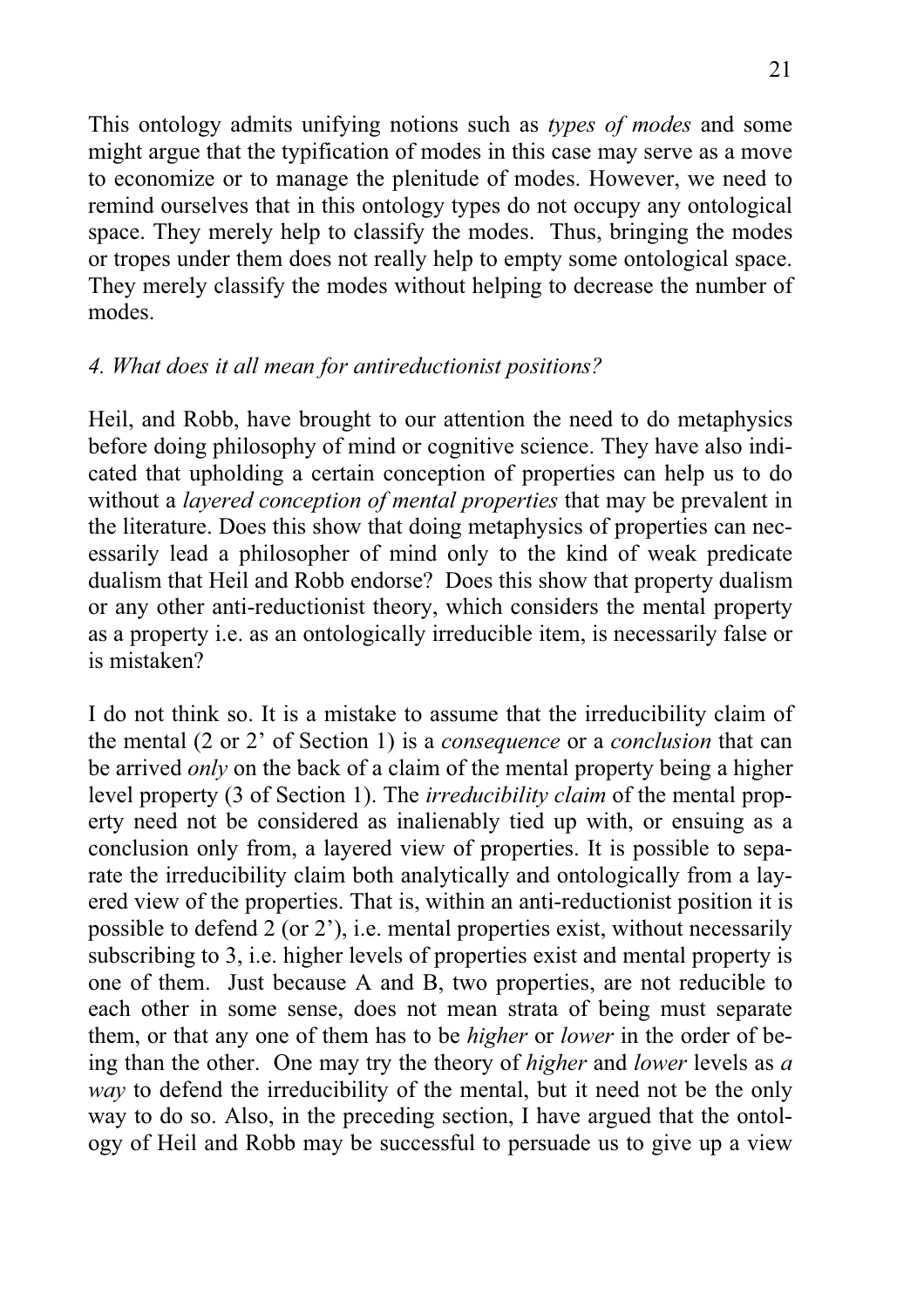of the world as containing stacked up hierarchies of properties and objects, with levels of being, but it does not satisfactorily show that the mental property is not needed as a distinct property.

Literature shows that the notion of irreducibility of the mental has received different treatment in the hands of different proponents. Where *p-types* represent the physical property group and the *m-types* represent the mental property group, given below are some of the different interpretations that the irreducibility claim of the mental property has received. These are not equivalent claims. If nothing else, they at least show that it is possible to conceptualize the irreducibility of the mental property in more than one way. Among these, only (g) explicitly appeals to different orders of reality:

(a) *m- types* are not causally dependent on the *physical states* such as *brain states* or neurobiological states of the body<sup>42</sup>.

(b) m-types can not ever be explained solely in terms of the concepts of the physical sciences<sup>43</sup>

(c) *m- types* are not ontologically dependent on the *p-types44*

(d) *m-types* are not logical consequences of the *p-types<sup>45</sup>*

(e) *m-types* and *p-types* are not occupants of the identical functional role.

(f) m-types are not just organizational features of physical matter  $46$ 

To these, we can add also:

(g) m-types, as a higher level property, cannot be given a complete and a satisfactory explanation in terms of the lower level physical properties.

In addition, there are other possibilities. Searle suggests a promising alternative. In Searle's metaphysics, the physical and the mental properties do not occupy two orders of being. For the sake of explanation, he allows consciousness to be understood as a high level system feature, but that does not mean it exists over and above the physical states and their properties. Yet, the mental is viewed to retain its distinction as an ontologically

<sup>42</sup> Searle, John, R. "Why I am not a property dualist". *Journal of Consciousness Studies*, 9, No.12 (2002): 57-64. This is how Searle 2002 interprets property dualism, but Searle does not consider himself a property dualist.

 $43$  Churchland 1993, 10.

<sup>44</sup> Kripke 1997.

 $45$  Chalmers, 1996

<sup>46</sup> Churchland, 1993, 12.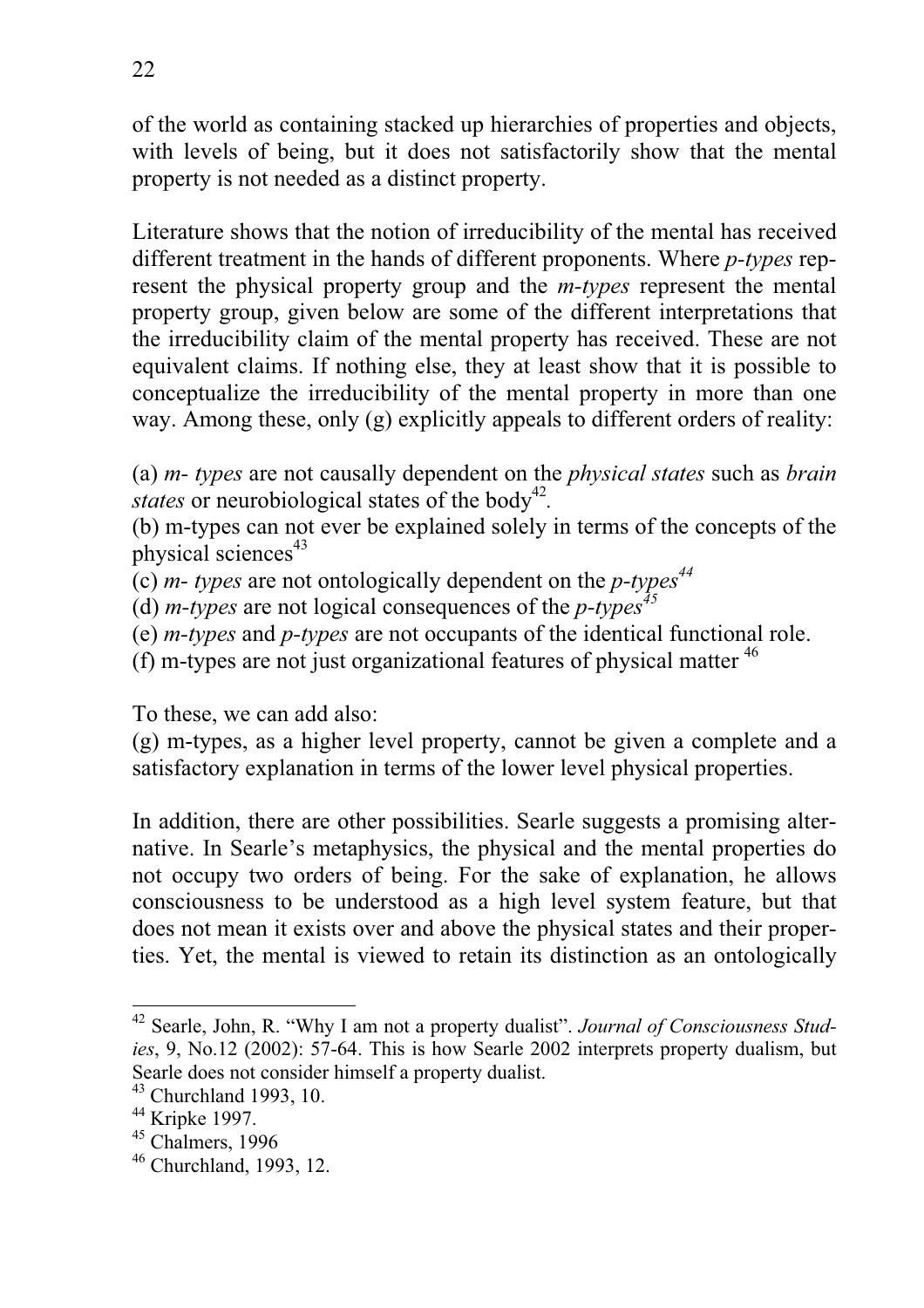irreducible property from the unique way in which we experience it. In his own words:

But in the case of consciousness, causal reducibility does not lead to ontological reducibility. From the fact that consciousness is entirely accounted for causally by neuron firings, for example, it does not follow that consciousness is nothing but neuron firings. Why not? What is the difference between consciousness and other phenomena that undergo an ontological reduction on the basis of a causal reduction, phenomena such as colour and solidity? The difference is that consciousness has a first-person ontology; that is, it only exists as experienced by some human or animal, and therefore, it cannot be reduced to something that exists independently of experiences $47$ .

Sure, an anti-reductionist has a responsibility to metaphysically ground her claim of irreducibility. But, she has many choices. She may opt for Searle's understanding of ontological irreducibility to construct the rest of the theory of a mental property. Or, she may take the irreducibility of the mental property as a primitive notion or a brute. That is, it can be taken as a notion that is not further analyzable in terms of any further characteristics of the mental or that of the physical. This alternative does not preclude further theorization, as Heil and Robb state, "every theory must take some notions as primitive"48 and their theory takes the similarity among the properties as primitive. Rather, it becomes the bulwark from which then a property dualist can build the rest of the account. This premise of distinctness between the mental and the physical as a given in the theory may create a metaphysical distance between the two, but it does not need to involve two separate orders of being. But it certainly does not warrant envisioning them as two separate realms with no bridge in between. In any case, she does not have to embrace the layered ontology of properties that Heil and Robb find so unacceptable.

To conclude, rejection of a layered ontology does not show that the basic irreducibility claim of antireductionist theories such as property dualism must also be forsaken. This is why, contrary to what Heil and Robb claim, dismissal of higher and lower property layers does not effectively solve the "myriad philosophical puzzles" in philosophy of mind. They may wrongly suppose that all of them come from conceiving the mental property as a higher-level property, when actually many of the problems stem from a ba-

<sup>47</sup> Searle, 2002, 60.

<sup>&</sup>lt;sup>48</sup> Heil and Robb, 184.